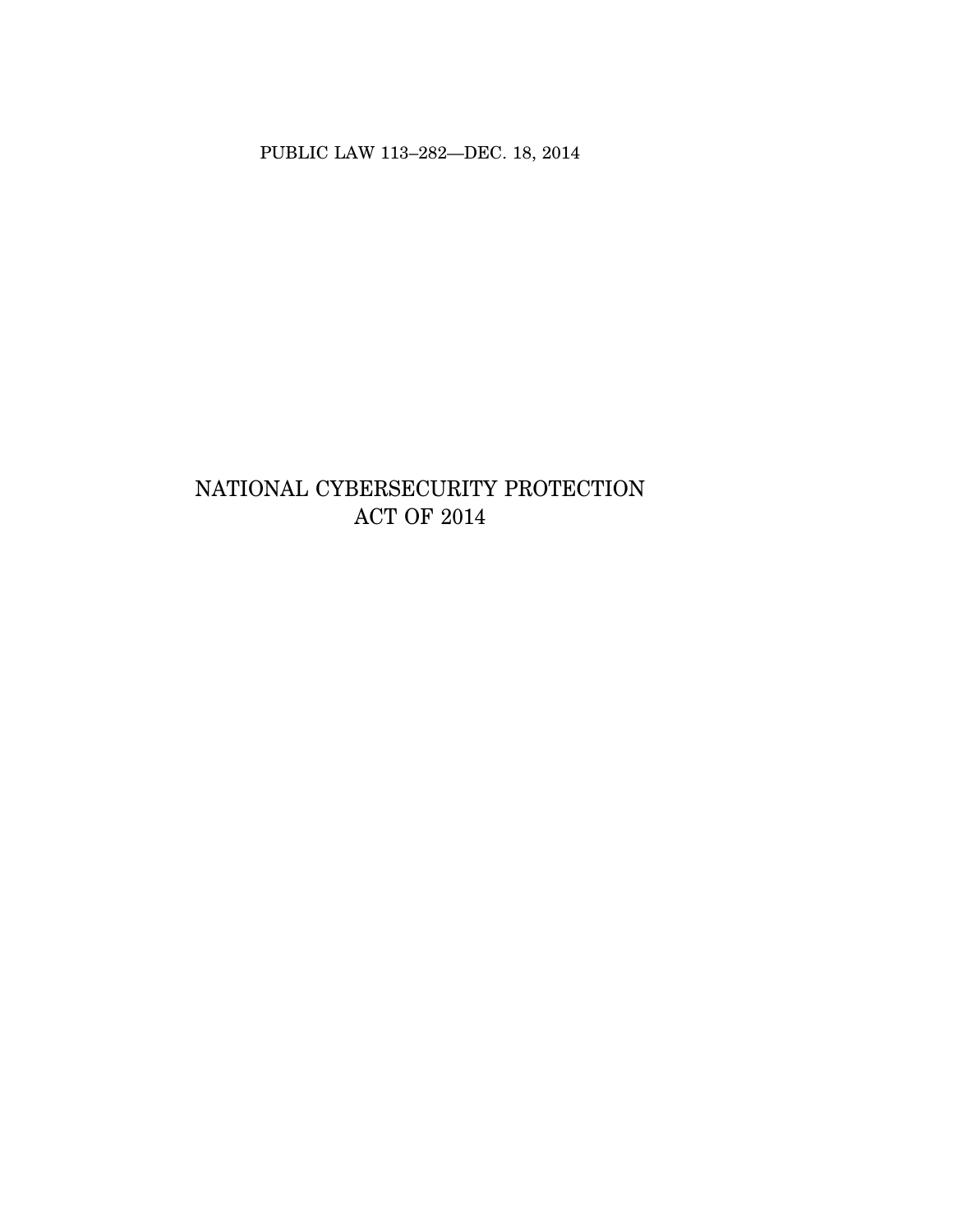# Public Law 113–282 113th Congress

# An Act

Dec. 18, 2014 [S. 2519]

To codify an existing operations center for cybersecurity.

*Be it enacted by the Senate and House of Representatives of the United States of America in Congress assembled,* 

6 USC 101 note. National Cybersecurity Protection Act of 2014.

#### **SECTION 1. SHORT TITLE.**

This Act may be cited as the ''National Cybersecurity Protection Act of 2014''.

6 USC 148 note.

# **SEC. 2. DEFINITIONS.**

In this Act—

(1) the term ''Center'' means the national cybersecurity and communications integration center under section 226 of the Homeland Security Act of 2002, as added by section 3;

(2) the term ''critical infrastructure'' has the meaning given that term in section 2 of the Homeland Security Act of 2002 (6 U.S.C. 101);

(3) the term "cybersecurity risk" has the meaning given that term in section 226 of the Homeland Security Act of 2002, as added by section 3;

(4) the term "information sharing and analysis organization'' has the meaning given that term in section 212(5) of the Homeland Security Act of 2002 (6 U.S.C. 131(5));

(5) the term ''information system'' has the meaning given that term in section 3502(8) of title 44, United States Code; and

(6) the term ''Secretary'' means the Secretary of Homeland Security.

#### **SEC. 3. NATIONAL CYBERSECURITY AND COMMUNICATIONS INTEGRA-TION CENTER.**

(a) IN GENERAL.—Subtitle C of title II of the Homeland Security Act of 2002 (6 U.S.C. 141 et seq.) is amended by adding at the end the following:

6 USC 148.

## **''SEC. 226. NATIONAL CYBERSECURITY AND COMMUNICATIONS INTEGRATION CENTER.**

''(a) DEFINITIONS.—In this section—

"(1) the term 'cybersecurity risk' means threats to and vulnerabilities of information or information systems and any related consequences caused by or resulting from unauthorized access, use, disclosure, degradation, disruption, modification, or destruction of information or information systems, including such related consequences caused by an act of terrorism;

" $(2)$  the term 'incident' means an occurrence that-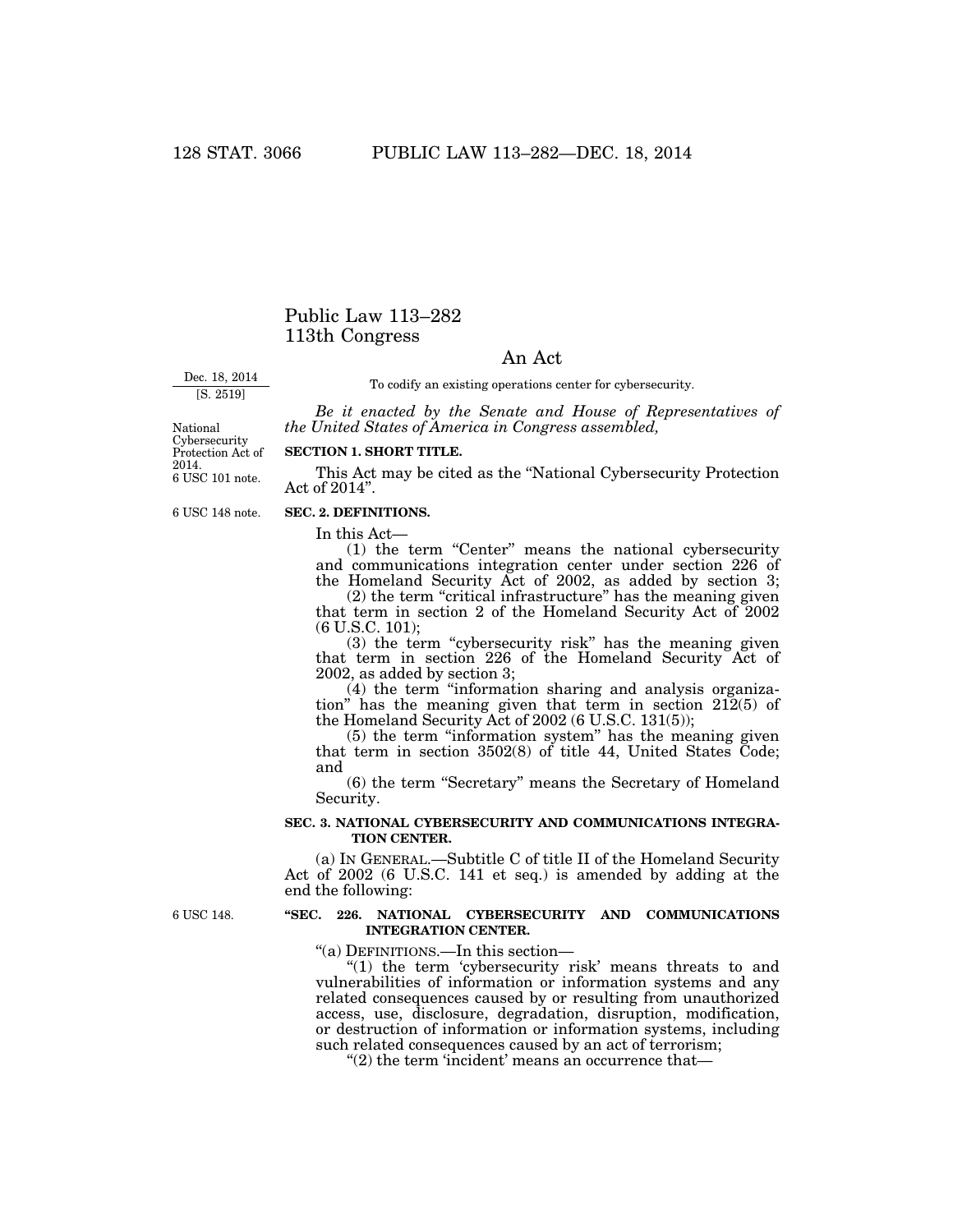''(A) actually or imminently jeopardizes, without lawful authority, the integrity, confidentiality, or availability of information on an information system; or

''(B) constitutes a violation or imminent threat of violation of law, security policies, security procedures, or acceptable use policies;

" $(3)$  the term 'information sharing and analysis organization' has the meaning given that term in section  $212(5)$ ; and

 $(4)$  the term 'information system' has the meaning given that term in section 3502(8) of title 44, United States Code.

''(b) CENTER.—There is in the Department a national cybersecurity and communications integration center (referred to in this section as the 'Center') to carry out certain responsibilities of the Under Secretary appointed under section  $103(a)(1)(H)$ .

''(c) FUNCTIONS.—The cybersecurity functions of the Center shall include—

" $(1)$  being a Federal civilian interface for the multi-directional and cross-sector sharing of information related to cybersecurity risks, incidents, analysis, and warnings for Federal and non-Federal entities;

 $''(2)$  providing shared situational awareness to enable realtime, integrated, and operational actions across the Federal Government and non-Federal entities to address cybersecurity risks and incidents to Federal and non-Federal entities;

''(3) coordinating the sharing of information related to cybersecurity risks and incidents across the Federal Government;

''(4) facilitating cross-sector coordination to address cybersecurity risks and incidents, including cybersecurity risks and incidents that may be related or could have consequential impacts across multiple sectors;

 $<sup>(5)</sup>(A)$  conducting integration and analysis, including cross-</sup> sector integration and analysis, of cybersecurity risks and incidents; and

''(B) sharing the analysis conducted under subparagraph (A) with Federal and non-Federal entities;

''(6) upon request, providing timely technical assistance, risk management support, and incident response capabilities to Federal and non-Federal entities with respect to cybersecurity risks and incidents, which may include attribution, mitigation, and remediation; and

''(7) providing information and recommendations on security and resilience measures to Federal and non-Federal entities, including information and recommendations to—

''(A) facilitate information security; and

''(B) strengthen information systems against cybersecurity risks and incidents.

"(d) COMPOSITION.-

''(1) IN GENERAL.—The Center shall be composed of—

''(A) appropriate representatives of Federal entities, such as—

''(i) sector-specific agencies;

"(ii) civilian and law enforcement agencies; and ''(iii) elements of the intelligence community, as that term is defined under section 3(4) of the National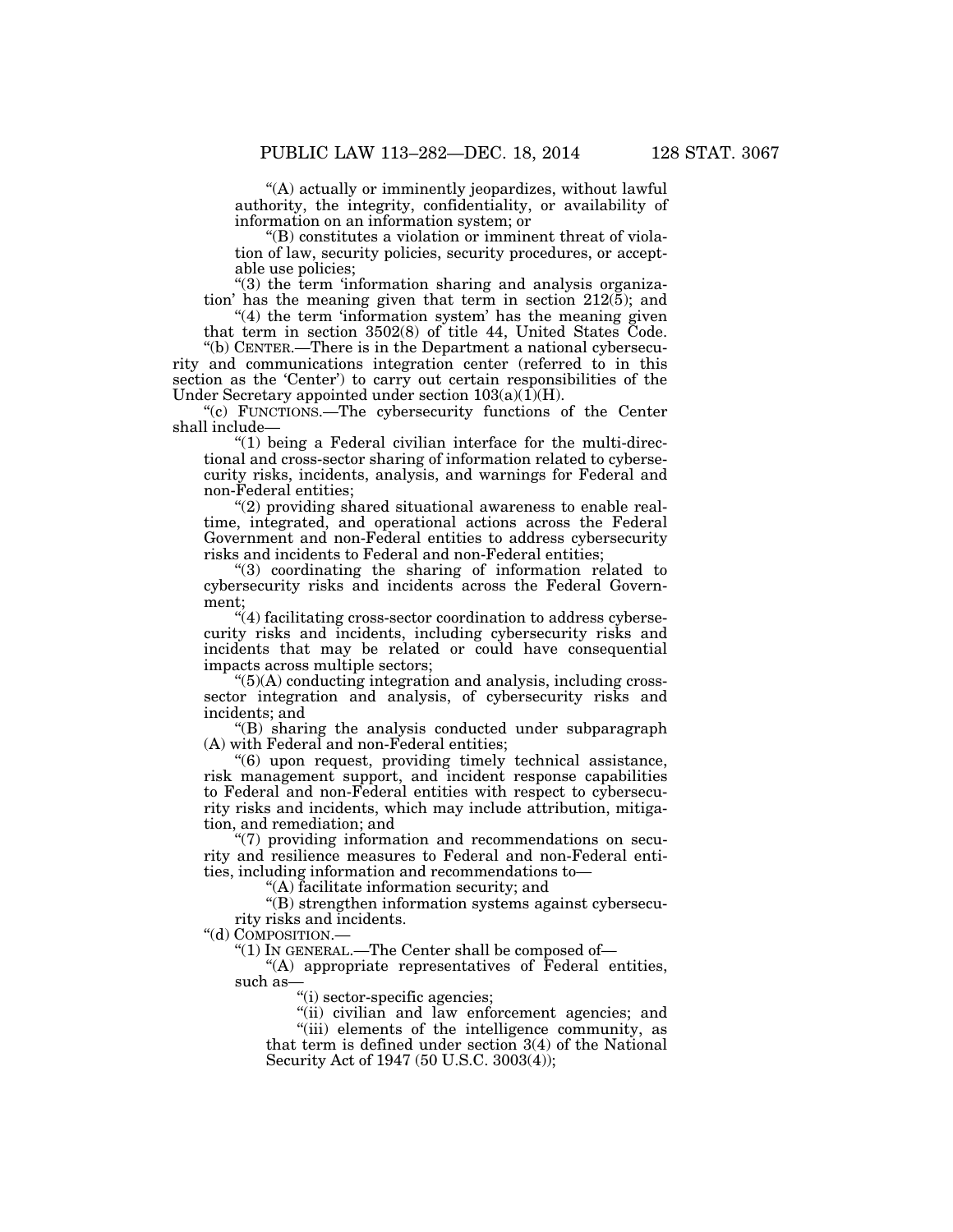''(B) appropriate representatives of non-Federal entities, such as—

(i) State and local governments;

"(ii) information sharing and analysis organizations; and

"(iii) owners and operators of critical information systems;

 $\sqrt{\rm C}$  components within the Center that carry out cybersecurity and communications activities;

''(D) a designated Federal official for operational coordination with and across each sector; and

 $E(E)$  other appropriate representatives or entities, as determined by the Secretary.

 $''(2)$  INCIDENTS.—In the event of an incident, during exigent circumstances the Secretary may grant a Federal or non-Federal entity immediate temporary access to the Center.

''(e) PRINCIPLES.—In carrying out the functions under subsection (c), the Center shall ensure—

 $\mathcal{H}(1)$  to the extent practicable, that-

''(A) timely, actionable, and relevant information related to cybersecurity risks, incidents, and analysis is shared;

''(B) when appropriate, information related to cybersecurity risks, incidents, and analysis is integrated with other relevant information and tailored to the specific characteristics of a sector;

''(C) activities are prioritized and conducted based on the level of risk;

''(D) industry sector-specific, academic, and national laboratory expertise is sought and receives appropriate consideration;

 $E$ ) continuous, collaborative, and inclusive coordination occurs—

''(i) across sectors; and

''(ii) with—

 $\frac{1}{(1)}$  sector coordinating councils;<br> $\frac{1}{(1)}$  information sharing and ''(II) information sharing and analysis organizations; and

''(III) other appropriate non-Federal partners;  $F(F)$  as appropriate, the Center works to develop and use mechanisms for sharing information related to cybersecurity risks and incidents that are technology-neutral, interoperable, real-time, cost-effective, and resilient; and

''(G) the Center works with other agencies to reduce unnecessarily duplicative sharing of information related to cybersecurity risks and incidents;

" $(2)$ " that information related to cybersecurity risks and incidents is appropriately safeguarded against unauthorized access; and

"(3) that activities conducted by the Center comply with all policies, regulations, and laws that protect the privacy and civil liberties of United States persons.

"(f) NO RIGHT OR BENEFIT.-

" $(1)$  In GENERAL.—The provision of assistance or information to, and inclusion in the Center of, governmental or private entities under this section shall be at the sole and unreviewable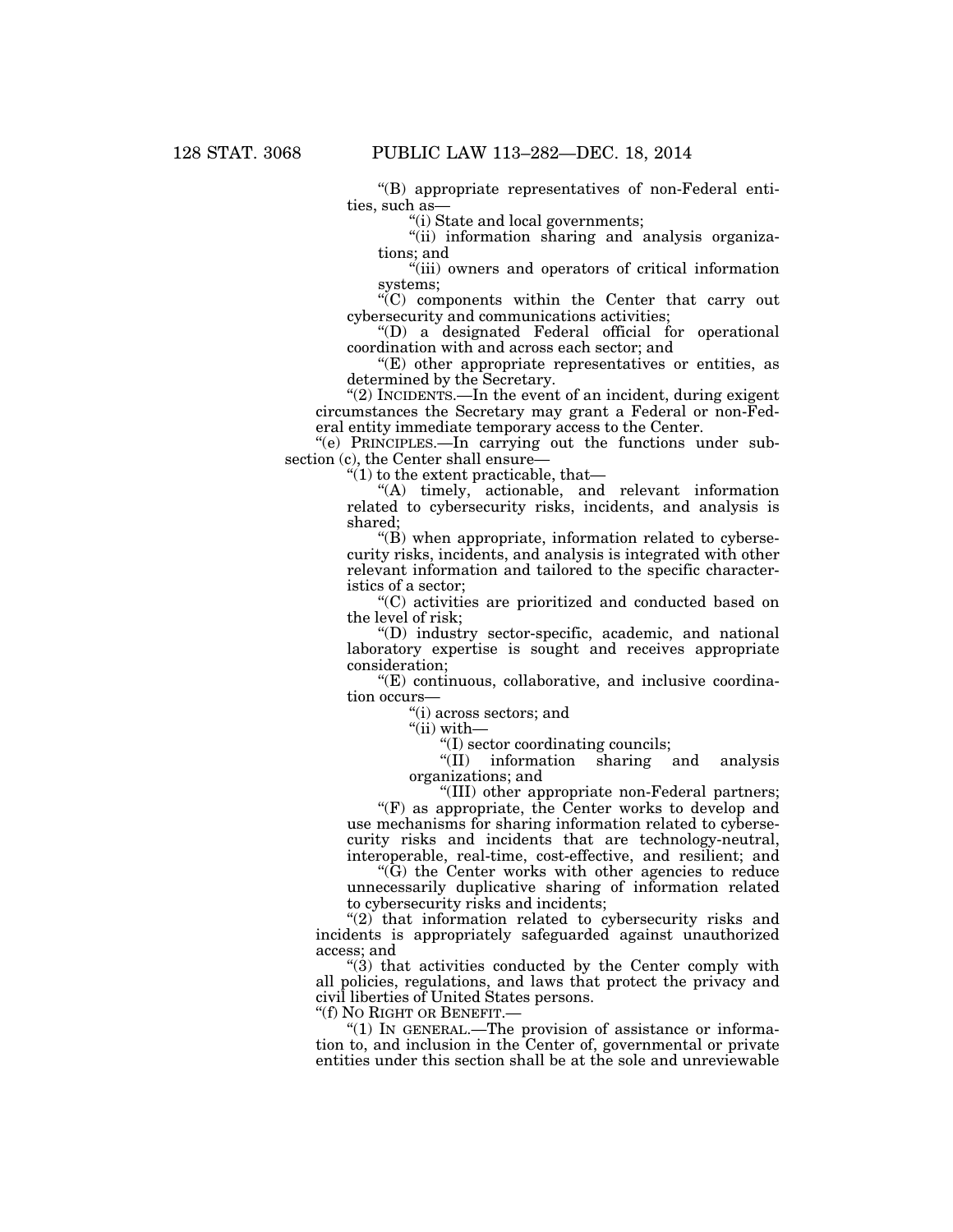discretion of the Under Secretary appointed under section  $103(a)(1)(H)$ .

''(2) CERTAIN ASSISTANCE OR INFORMATION.—The provision of certain assistance or information to, or inclusion in the Center of, one governmental or private entity pursuant to this section shall not create a right or benefit, substantive or procedural, to similar assistance or information for any other governmental or private entity.''.

(b) TECHNICAL AND CONFORMING AMENDMENT.—The table of contents in section 1(b) of the Homeland Security Act of 2002 (6 U.S.C. 101 note) is amended by inserting after the item relating to section 225 the following:

''Sec. 226. National cybersecurity and communications integration center.''.

#### **SEC. 4. RECOMMENDATIONS REGARDING NEW AGREEMENTS.**

Deadline.

(a) IN GENERAL.—Not later than 180 days after the date of enactment of this Act, the Secretary shall submit recommendations on how to expedite the implementation of information-sharing agreements for cybersecurity purposes between the Center and non-Federal entities (referred to in this section as ''cybersecurity information-sharing agreements'') to—

(1) the Committee on Homeland Security and Governmental Affairs and the Committee on the Judiciary of the Senate; and

(2) the Committee on Homeland Security and the Committee on the Judiciary of the House of Representatives.

(b) CONTENTS.—In submitting recommendations under subsection (a), the Secretary shall—

(1) address the development and utilization of a scalable form that retains all privacy and other protections in cybersecurity information-sharing agreements that are in effect as of the date on which the Secretary submits the recommendations, including Cooperative Research and Development Agreements; and

(2) include in the recommendations any additional authorities or resources that may be needed to carry out the implementation of any new cybersecurity information-sharing agreements.

#### **SEC. 5. ANNUAL REPORT.**

Not later than 1 year after the date of enactment of this Act, and every year thereafter for 3 years, the Secretary shall submit to the Committee on Homeland Security and Governmental Affairs and the Committee on the Judiciary of the Senate, the Committee on Homeland Security and the Committee on the Judiciary of the House of Representatives, and the Comptroller General of the United States a report on the Center, which shall include—

(a) information on the Center, including—

(1) an assessment of the capability and capacity of the Center to carry out its cybersecurity mission under this Act;

(2) the number of representatives from non-Federal entities that are participating in the Center, including the number of representatives from States, nonprofit organizations, and private sector entities, respectively;

(3) the number of requests from non-Federal entities to participate in the Center and the response to such requests;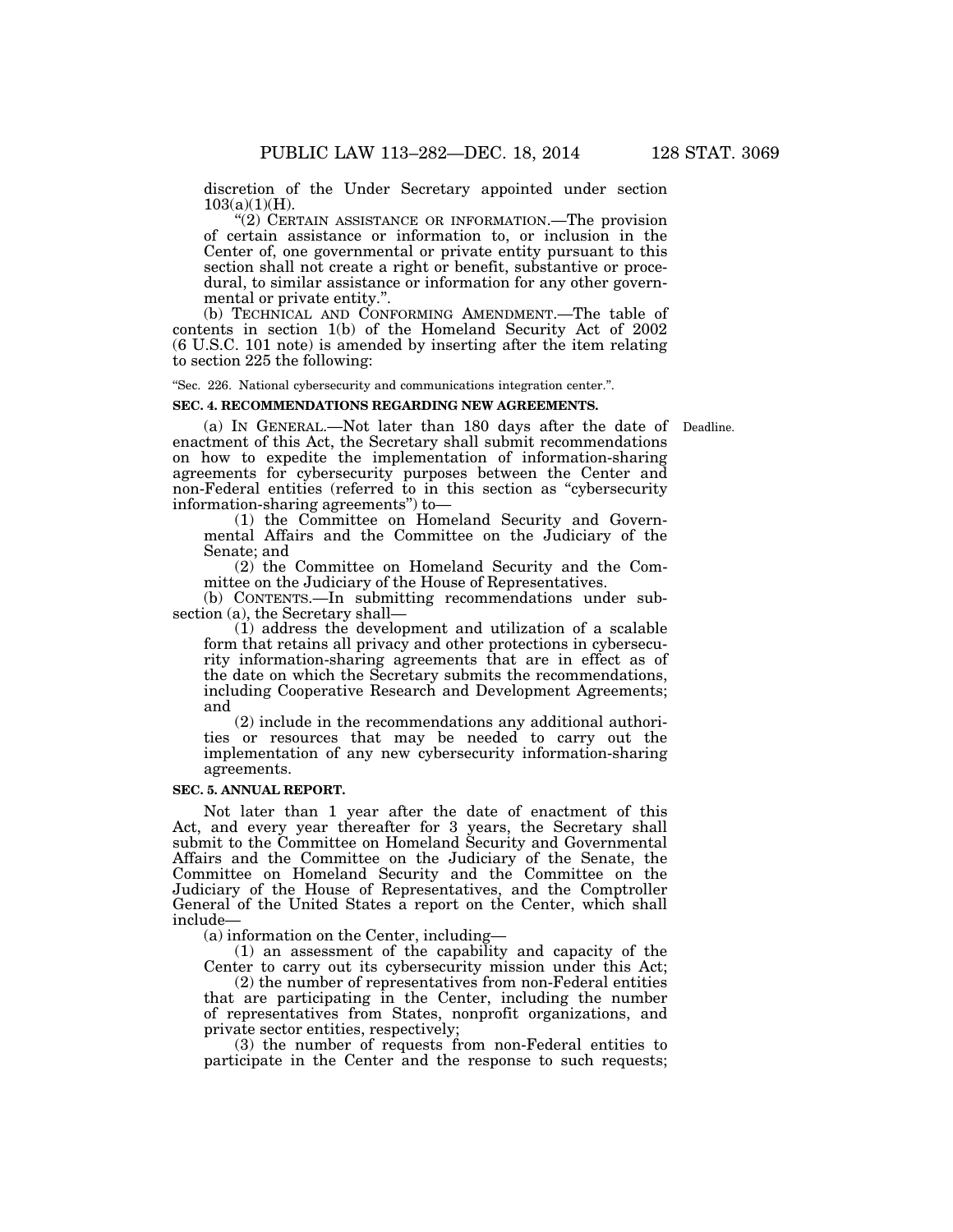(4) the average length of time taken to resolve requests described in paragraph (3);

(5) the identification of—

(A) any delay in resolving requests described in paragraph (3) involving security clearance processing; and

(B) the agency involved with a delay described in subparagraph (A);

(6) a description of any other obstacles or challenges to resolving requests described in paragraph (3) and a summary of the reasons for denials of any such requests;

(7) the extent to which the Department is engaged in information sharing with each critical infrastructure sector, including—

(A) the extent to which each sector has representatives at the Center;

(B) the extent to which owners and operators of critical infrastructure in each critical infrastructure sector participate in information sharing at the Center; and

(C) the volume and range of activities with respect to which the Secretary has collaborated with the sector coordinating councils and the sector-specific agencies to promote greater engagement with the Center; and

(8) the policies and procedures established by the Center to safeguard privacy and civil liberties.

#### **SEC. 6. GAO REPORT.**

Not later than 2 years after the date of enactment of this Act, the Comptroller General of the United States shall submit to the Committee on Homeland Security and Governmental Affairs of the Senate and the Committee on Homeland Security of the House of Representatives a report on the effectiveness of the Center in carrying out its cybersecurity mission.

# **SEC. 7. CYBER INCIDENT RESPONSE PLAN; CLEARANCES; BREACHES.**

(a) CYBER INCIDENT RESPONSE PLAN; CLEARANCES.—Subtitle C of title II of the Homeland Security Act of 2002 (6 U.S.C. 141 et seq.), as amended by section 3, is amended by adding at the end the following:

6 USC 149.

## **''SEC. 227. CYBER INCIDENT RESPONSE PLAN.**

"The Under Secretary appointed under section  $103(a)(1)(H)$ shall, in coordination with appropriate Federal departments and agencies, State and local governments, sector coordinating councils, information sharing and analysis organizations (as defined in section 212(5)), owners and operators of critical infrastructure, and other appropriate entities and individuals, develop, regularly update, maintain, and exercise adaptable cyber incident response plans to address cybersecurity risks (as defined in section 226) to critical infrastructure.

6 USC 150.

#### **''SEC. 228. CLEARANCES.**

''The Secretary shall make available the process of application for security clearances under Executive Order 13549 (75 Fed. Reg. 162; relating to a classified national security information program) or any successor Executive Order to appropriate representatives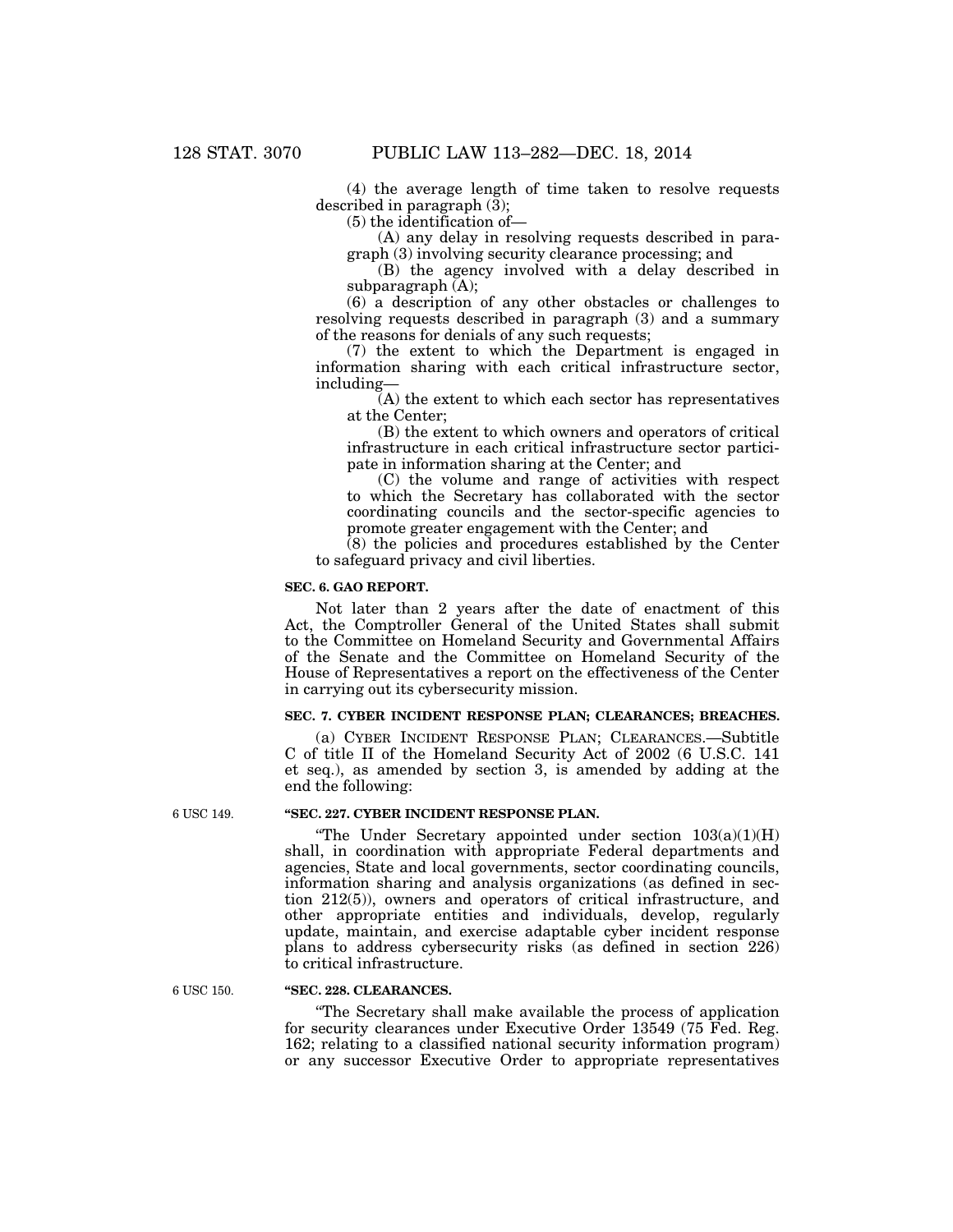of sector coordinating councils, sector information sharing and analysis organizations (as defined in section 212(5)), owners and operators of critical infrastructure, and any other person that the Secretary determines appropriate.''.

(b) BREACHES.—

(1) REQUIREMENTS.—The Director of the Office of Management and Budget shall ensure that data breach notification policies and guidelines are updated periodically and require—

(A) except as provided in paragraph (4), notice by the affected agency to each committee of Congress described in section 3544(c)(1) of title 44, United States Code, the Committee on the Judiciary of the Senate, and the Committee on Homeland Security and the Committee on the Judiciary of the House of Representatives, which shall—

44 USC 3543 note.

Notifications.

(i) be provided expeditiously and not later than 30 days after the date on which the agency discovered the unauthorized acquisition or access; and

(ii) include—

(I) information about the breach, including a summary of any information that the agency knows on the date on which notification is provided about how the breach occurred;

(II) an estimate of the number of individuals affected by the breach, based on information that the agency knows on the date on which notification is provided, including an assessment of the risk of harm to affected individuals;

(III) a description of any circumstances necessitating a delay in providing notice to affected individuals; and

(IV) an estimate of whether and when the agency will provide notice to affected individuals; and

(B) notice by the affected agency to affected individuals, pursuant to data breach notification policies and guidelines, which shall be provided as expeditiously as practicable and without unreasonable delay after the agency discovers the unauthorized acquisition or access.

(2) NATIONAL SECURITY; LAW ENFORCEMENT; REMEDI-ATION.—The Attorney General, the head of an element of the intelligence community (as such term is defined under section 3(4) of the National Security Act of 1947 (50 U.S.C. 3003(4)), or the Secretary may delay the notice to affected individuals under paragraph  $(1)(B)$  if the notice would disrupt a law enforcement investigation, endanger national security, or hamper security remediation actions.

(3) OMB REPORT.—During the first 2 years beginning after the date of enactment of this Act, the Director of the Office of Management and Budget shall, on an annual basis—

Time period. Effective date.

(A) assess agency implementation of data breach notification policies and guidelines in aggregate; and

(B) include the assessment described in clause (i) in the report required under section  $3543(a)(8)$  of title 44, United States Code.

(4) EXCEPTION.—Any element of the intelligence community (as such term is defined under section 3(4) of the National Security Act of 1947 (50 U.S.C. 3003(4)) that is required to

Deadline.